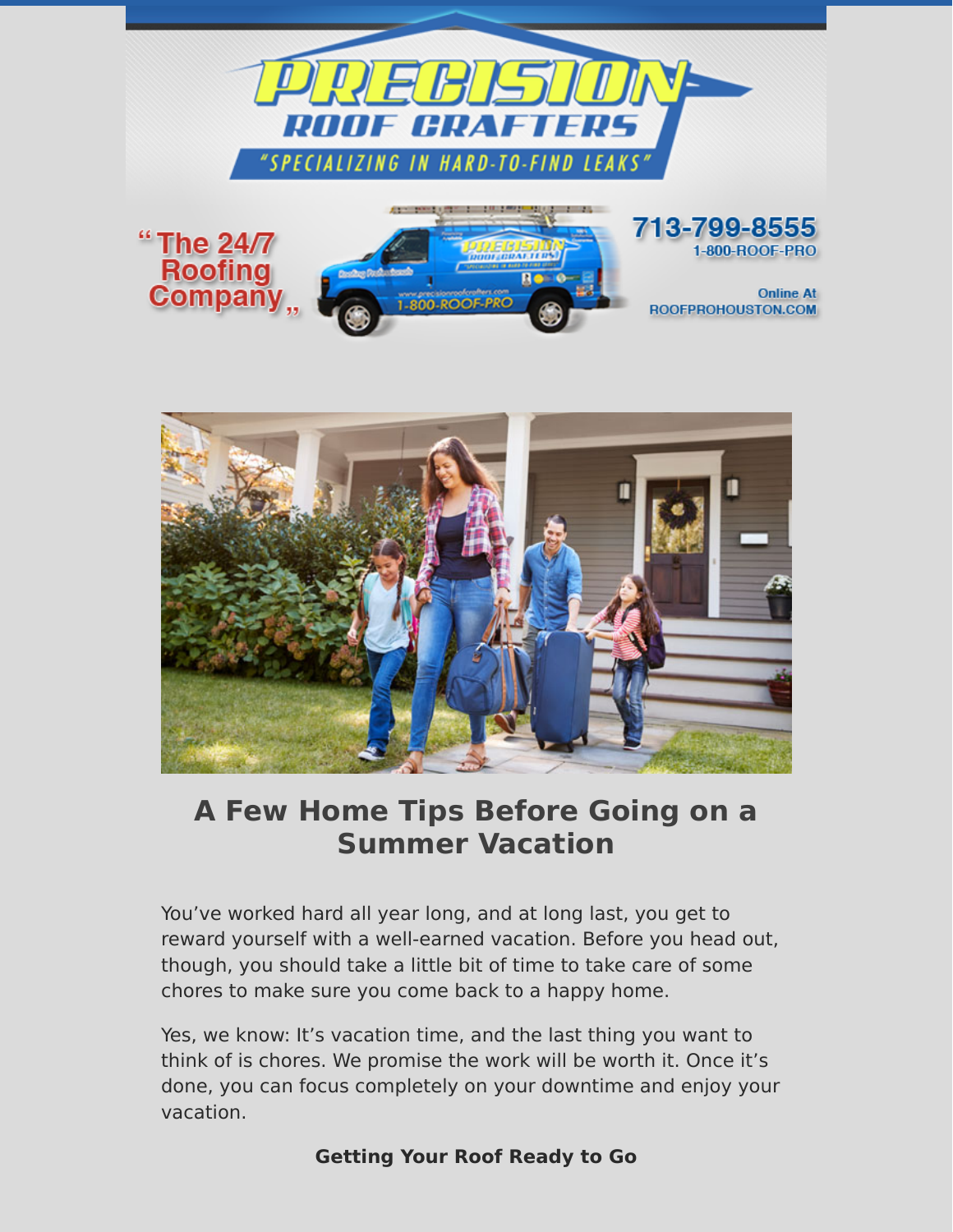Your roof may not be something you generally think about when getting ready to go on vacation, but if something happens while you are gone, it could be devastating. With all that your roof protects, it's worth it to take the time to prepare for your absence.

- Inspect the roof for broken or cracked shingles.
- Check skylights for cracking or signs of leaks.
- Make sure there are no openings in your fascia where critters can enter.
- Check outlying trees for loose branches and clear if necessary.
- Make sure your gutters and downspouts are clear of debris.

If your heading on vacation and need a roof inspection or have any concerns, contact us **[online](https://www.precisionroofcrafters.com/contact-us.php)** or call us at [\(713\) 799-8555.](tel:+17137998555)

# **[Request Service](https://www.precisionroofcrafters.com/contact-us.php)**

## **Turn Off Your Main Water Supply**

- Leaks could happen while you're gone. You don't want to come home to that mess!
- You won't be using water anyway, so why spend the money?
- Don't forget to turn off your ice maker! The lack of water could cause damage.

# **Adjust the Thermostat**

- Set your thermostat to a moderate temperature. Usually 4 degrees above your usual, but not above 82.
- Do NOT turn off your thermostat. That could lead to condensation in your home which can damage sheetrock and promote mold growth.
- Do you have a smart thermostat? Then be sure to turn the temperature back to what you prefer on your way back in.

# **Unplug ALL Electronics**

- They are using electricity even when they're off, so you'd be wasting money.
- Unplugging things reduces the chance of a fire breaking out.
- Do you have smart plugs? You can just turn those off and keep things plugged in.

# **Get a Timer for Your Lights**

A house with no lights on says, "We're gone for a while."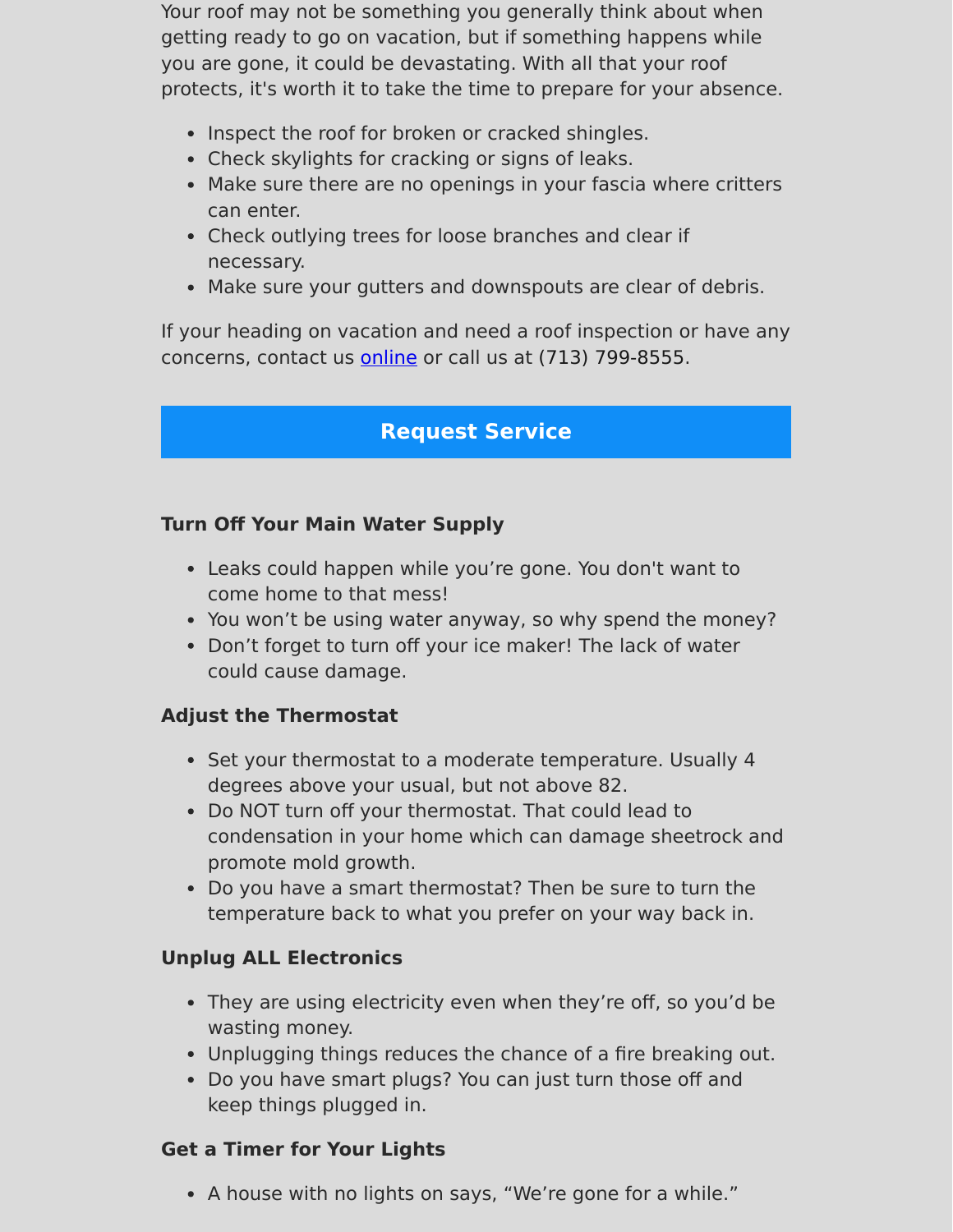- Put a timer on different lights to turn on and off while gone. This will give an authentic appearance that you're still home.
- If you have a home with smart switches or bulbs, create a "vacation" theme to turn the lights on and off without the need for timers.

# **Check Your Security System**

- Check that any security cameras are operational.
- Make sure your security sensors are working right.
- Refresh yourself of any codes or passwords that you may need in case an alarm is triggered.

# **Have a Game Plan for Your Mail**

- Try to find someone who will pick up your mail while you're gone.
- If you can't find someone to handle your mail for you, sign up for [USPS Hold Mail Service](https://holdmail.usps.com/holdmail/) (it's free.)

### **Mow the Lawn**

- An overgrown lawn looks as though no one has been home in a while.
- Mow your lawn as close to your vacation day as you can.
- You'll reduce the chances of attracting unwanted critters (the snooping and crawling types.)

# **Clean Up Your House**

- Your vacation could be spoiled if you keep thinking of all the chores you'll need to handle when you get home.
- Be sure to throw out any food that's going to go bad while you're on vacation.
- Don't forget to take out ALL trash and wash and put away ALL dishes
- Put 1 cup of baking soda and  $\frac{1}{2}$  to 1 cup vinegar down drains and toilets before leaving. This will help keep your home smelling fresh while you're out.

# **Freeze a Meal**

- Nothing is worse than having to cook or go out to eat after you get back from vacation.
- Keep the meal simple: lasagna, soup, or something else that is a meal on its own.
- Now all you have to do is heat and eat!

# **Change Your Social Media Settings**

Turn off your automatic location tracking.